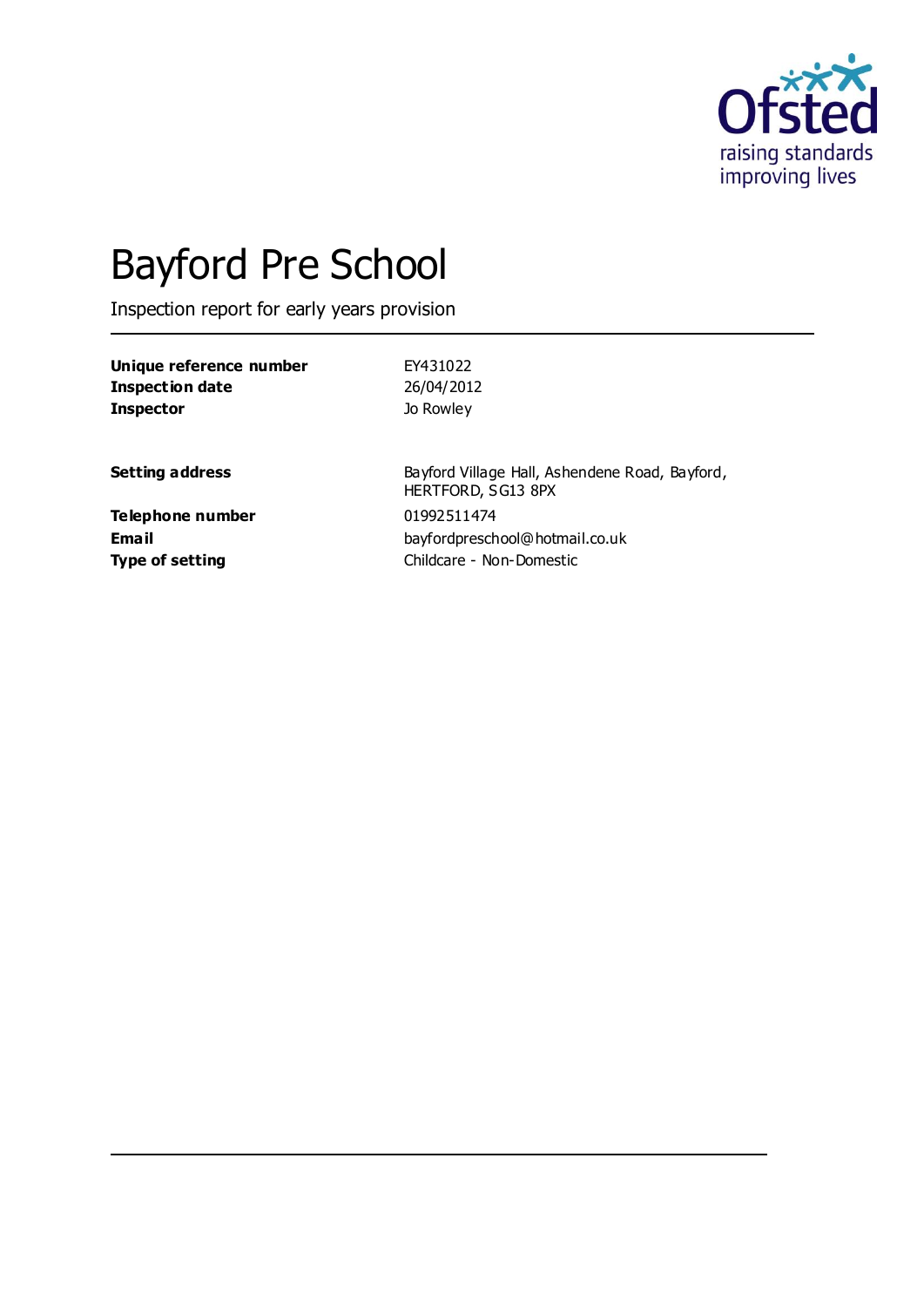The Office for Standards in Education, Children's Services and Skills (Ofsted) regulates and inspects to achieve excellence in the care of children and young people, and in education and skills for learners of all ages. It regulates and inspects childcare and children's social care, and inspects the Children and Family Court Advisory Support Service (Cafcass), schools, colleges, initial teacher training, work-based learning and skills training, adult and community learning, and education and training in prisons and other secure establishments. It assesses council children's services, and inspects services for looked after children, safeguarding and child protection.

If you would like a copy of this document in a different format, such as large print or Braille, please telephone 0300 123 1231, or email enquiries@ofsted.gov.uk.

You may copy all or parts of this document for non-commercial educational purposes, as long as you give details of the source and date of publication and do not alter the information in any way.

T: 0300 123 1231 Textphone: 0161 618 8524 E: enquiries@ofsted.gov.uk W: [www.ofsted.gov.uk](http://www.ofsted.gov.uk/)

© Crown copyright 2012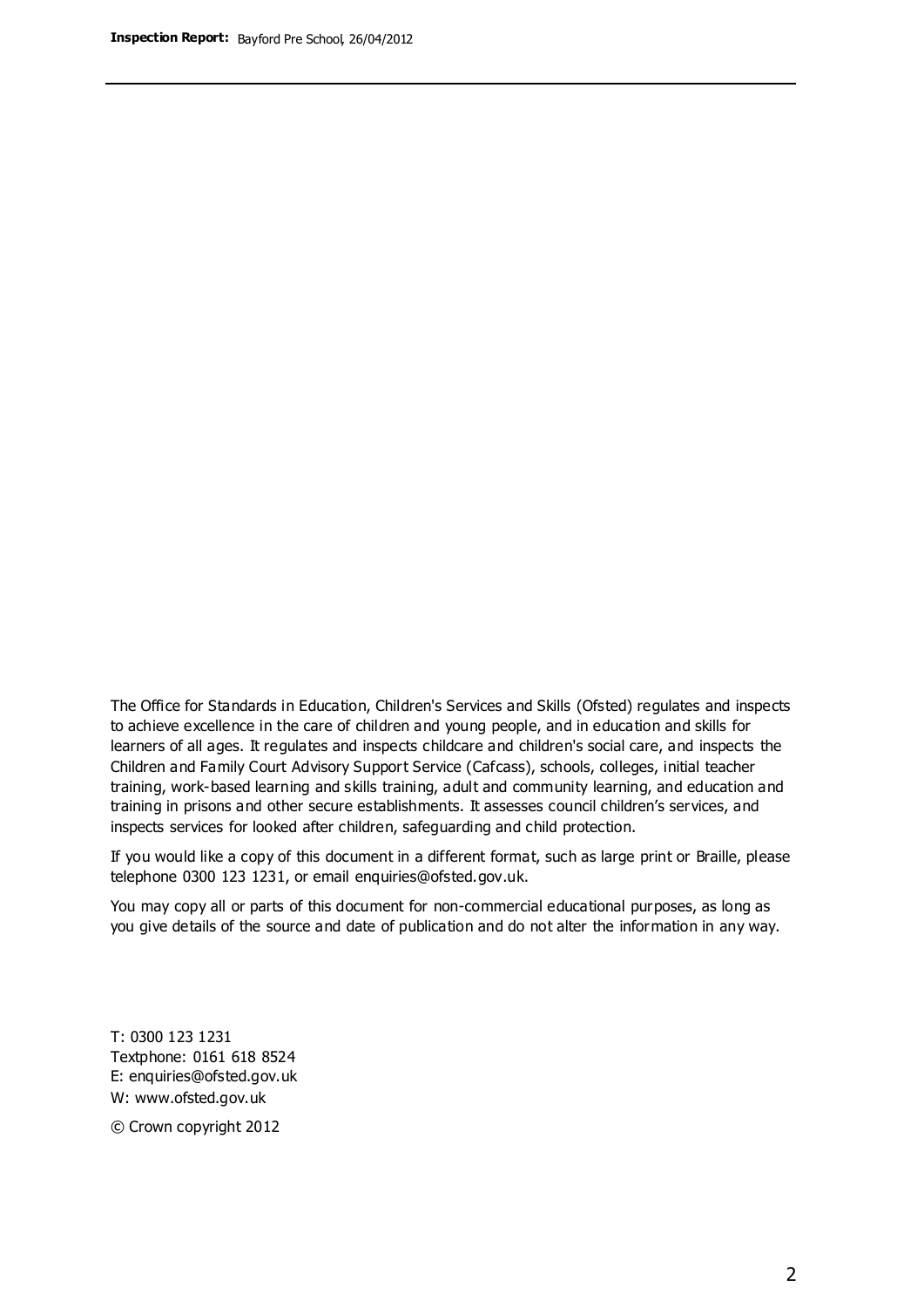## **Introduction**

This inspection was carried out by Ofsted under Sections 49 and 50 of the Childcare Act 2006 on the quality and standards of the registered early years provision. 'Early years provision' refers to provision regulated by Ofsted for children from birth to 31 August following their fifth birthday (the early years age group). The registered person must ensure that this provision complies with the statutory framework for children's learning, development and welfare, known as the *Early* Years Foundation Stage.

The provider must provide a copy of this report to all parents with children at the setting where reasonably practicable. The provider must provide a copy of the report to any other person who asks for one, but may charge a fee for this service (The Childcare (Inspection) Regulations 2008 regulations 9 and 10).

Please see our website for more information about each childcare provider. We publish inspection reports, conditions of registration and details of complaints we receive where we or the provider take action to meet the requirements of registration.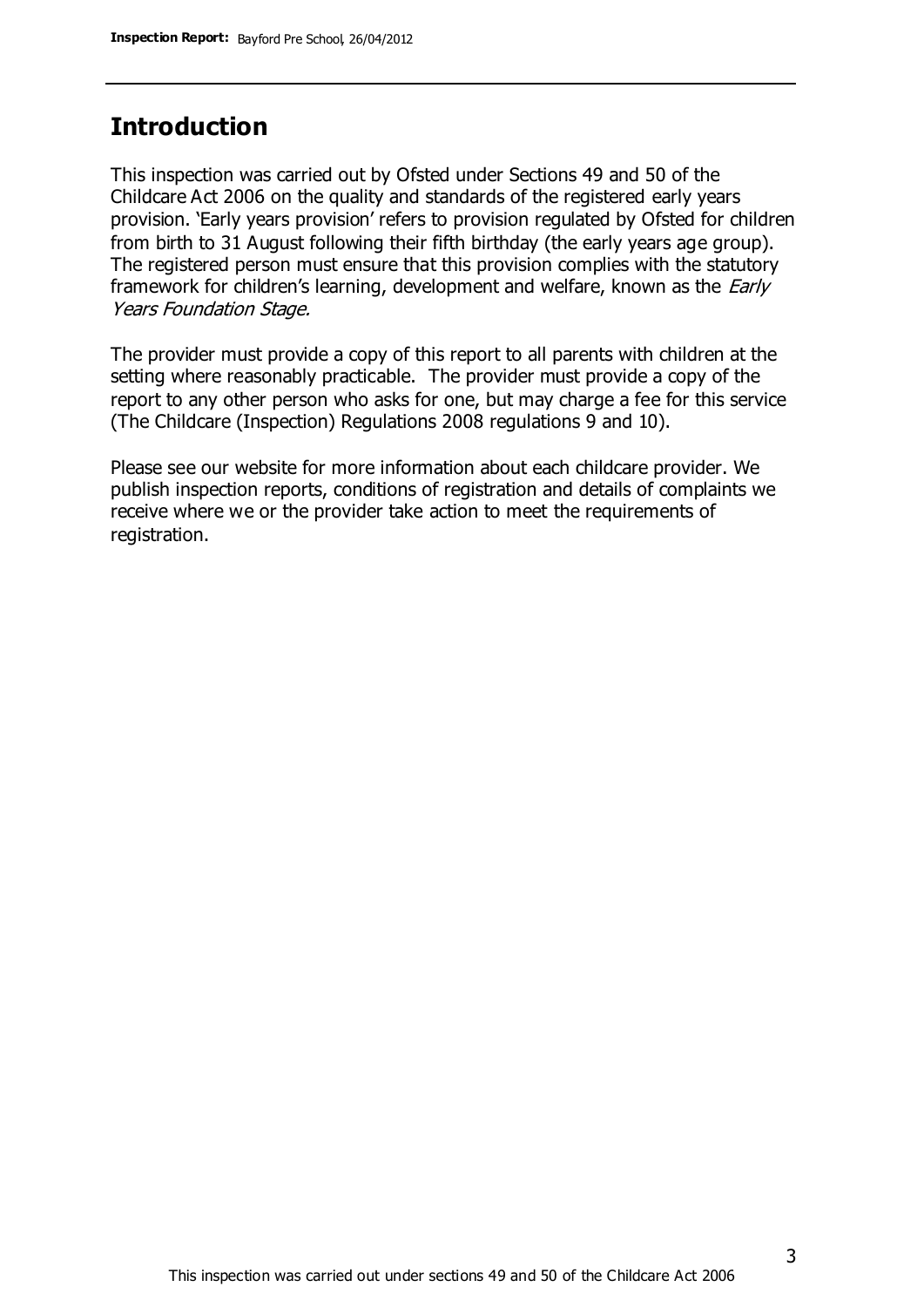# **Description of the setting**

Bayford Pre-School registered in 2012 and is run by a management committee. It operates from the village hall in the village of Bayford, Hertfordshire. The preschool serves the local community and surrounding areas and has strong links with the local primary school. The pre-school is accessible to all children and there is a fully enclosed area available for outdoor play.

The pre-school opens on Monday from 9am until 12pm and Wednesday, Thursday and Friday from 9am until 3pm, during school term time with various sessions offered. The pre-school is registered on the Early Years Register and a maximum of 20 children may attend at any one time. There are currently 35 children on roll who are within the early years age group. The pre-school provides funded early education for two, three and four-year-olds and supports children with special educational needs and/or disabilities and children who speak English as an additional language.

The pre-school employs six members of childcare staff. Of these, five hold appropriate early years qualifications, four of which are to level 3 and above and the leader has gained Early Years Professional Status. The pre-school receives support from the local authority.

# **The overall effectiveness of the early years provision**

Overall the quality of the provision is good.

Planning for the Early Years Foundation Stage is well organised to ensure that all areas of learning are promoted. Effective safeguarding procedures are in place and staff ensure that they have an accurate knowledge of each child's individual needs to ensure that every child is included. Overall, children have access to a good range of resources which help them to enjoy their time at pre-school and receive experiences that promote their progress. Partnerships with parents, carers and other agencies are established and these relationships help to promote continuity of care and learning, for the children and families attending. Well-focused selfevaluation procedures are in place. This results in a staff team who are highly committed and driven to make continuous improvements and consistently promote outcomes for children.

## **What steps need to be taken to improve provision further?**

To further improve the early years provision the registered person should:

- extend opportunities, with particular reference to resources and day-to-day activities, to ensure that children develop an appreciation of culture and diversity
- increase opportunities for children to make independent choices about their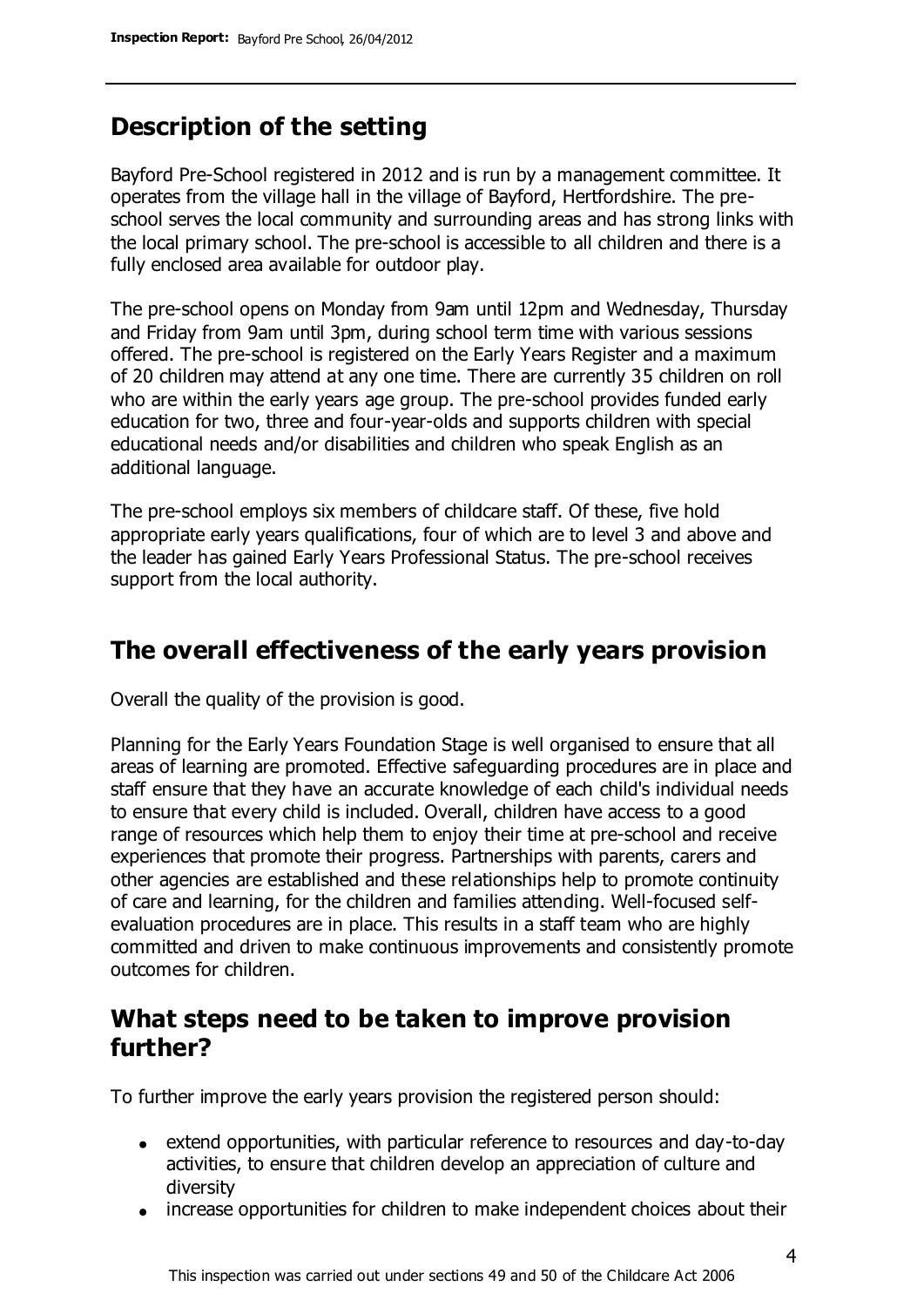play and encourage time for them to finish each activity.

## **The effectiveness of leadership and management of the early years provision**

Safeguarding policies and procedures are regularly reviewed and updated to ensure that children are well protected. Three of the six members of staff have completed designated safeguarding training whilst most other staff have completed basic training in order to fully protect children in their care. All staff takes responsibility to ensure that only vetted persons have access to children and the leader adheres to robust recruitment and vetting procedures to ensure that all staff working with children are suitable to do so and that they hold the required clearances. For example, induction is provided for new staff with regular support promoted in the form of one-to-one meetings and appraisals. Comprehensive risk assessments are completed to ensure that hazards are minimised within the setting and further risk assessments are carried out before outings take place, further protecting children's safety.

Self-evaluation procedures are good. For example, the leader ensures that all staff have opportunities to share their ideas of the setting's strengths and areas of improvement through, for example, regular staff meetings. Parents are equally involved in the evaluation of the setting through discussion, regular meetings and questionnaires and children's views are also captured through verbal evaluation at the end of each session. The manager and her staff team are extremely passionate about their roles and highly committed to providing children with high levels of care. Staff are well deployed within the pre-school and the environment contributes to children's learning with resources mostly used well to achieve the planned goals for learning and development. However, children do not always have opportunities to make independent choices about their play and on occasions they are not given time to finish what they are doing before the next activity is started.

Partnerships with parents and carers are good and parents speak highly of the staff. For example, parents like the warm welcome they receive from staff and find the staff approachable and kind. Effective methods of communication such as newsletters and emails help promote consistency between staff and parents and therefore, outcomes for children are promoted. The pre-school promotes equal opportunities and staff demonstrate a good awareness of each child's individual learning styles ensuring that each child is able to achieve. Children with special educational needs and/or disabilities are fully included in all the activities offered and join in with the other children on equal terms. Staff have good relationships with other agencies and settings because they acknowledge and understand the importance of this interaction. They work closely with the special educational needs co-ordinator and staff at the local children's centre to support individual children and build effective links on a regular basis to promote outcomes for children.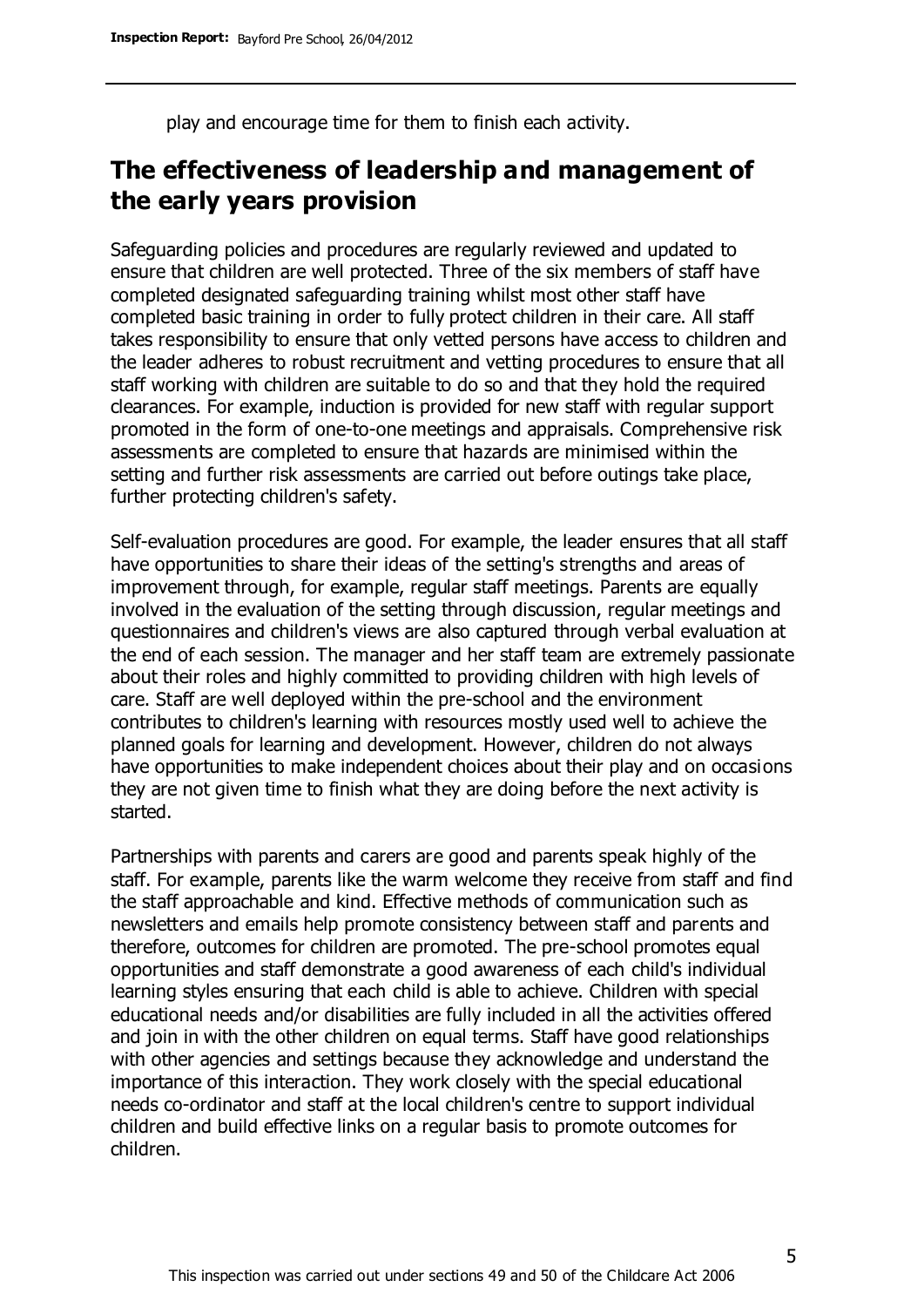## **The quality and standards of the early years provision and outcomes for children**

Children make good progress in all areas of their learning. Staff demonstrate a good understanding of the Early Years Foundation Stage and how the framework links together to meet the needs of the children attending. Learning journeys and observations are in place for all children and these highlight the development they are making, along with photographs and achievable next steps. Staff plan activities and opportunities together as a team, taking into consideration the children's interests and ideas. An example of this is the current dinosaur theme which started from a group of children talking about a dinosaur on the bottom of a child's shoe. Children show an enthusiastic interest in books and reading as, for example, they regularly sit with a member of staff and listen to a story or independently access books to look at with their friends. Independent access to mark making resources is promoted, along with access to children's individual name cards which are used freely, promoting their writing skills. Children demonstrate good concentration skills and develop their knowledge and understanding of the world as they dig in the mud for dinosaur bones which they have made from salt dough. Together with staff they talk about what they find, use brushes to brush away the mud and learn about how the bones fit together in line with their current dinosaur theme. Planned activities promote children's confidence as they are eager to explore and are active in their own learning. Children are provided with appropriate challenges to ensure that all children are equally included.

Children independently explore technology and use resources such as magnifying glasses as they develop their skills for the future. All children's physical development is promoted as they have regular access to an outside area where they use a range of resources such as bikes, trikes and a climbing frame. During bad weather children's physical development is equally promoted because larger resources are brought into the setting for children to use. Opportunities for children to be creative are planned as they explore different materials and textures during art and craft activities and staff encourage children to join in with all activities, whilst offering them sensitive support, where needed. Children demonstrate that they feel secure in their surroundings, for example they stand up confidently, in front of their friends, to sing nursery rhymes or talk about things they have been doing outside of pre-school. However, children are not developing a full understanding of culture and diversity because resources and day-to-day activities do not incorporate the wider world and community, although this is an area that staff are working to improve. Children are developing a good understanding of appropriate behaviour because they are given clear explanations by staff who set examples of appropriate behaviour for children to observe. Children have some ownership of their health and hygiene and follow daily routines such as hand washing. They each have an individual placemat which they use to put their snack and drink, from home, on and this ensures that even the youngest child can independently access theirs. Children's independence is promoted as, for example, they serve their own snack and try to put their own coats and shoes on for outside play, further promoting these skills.